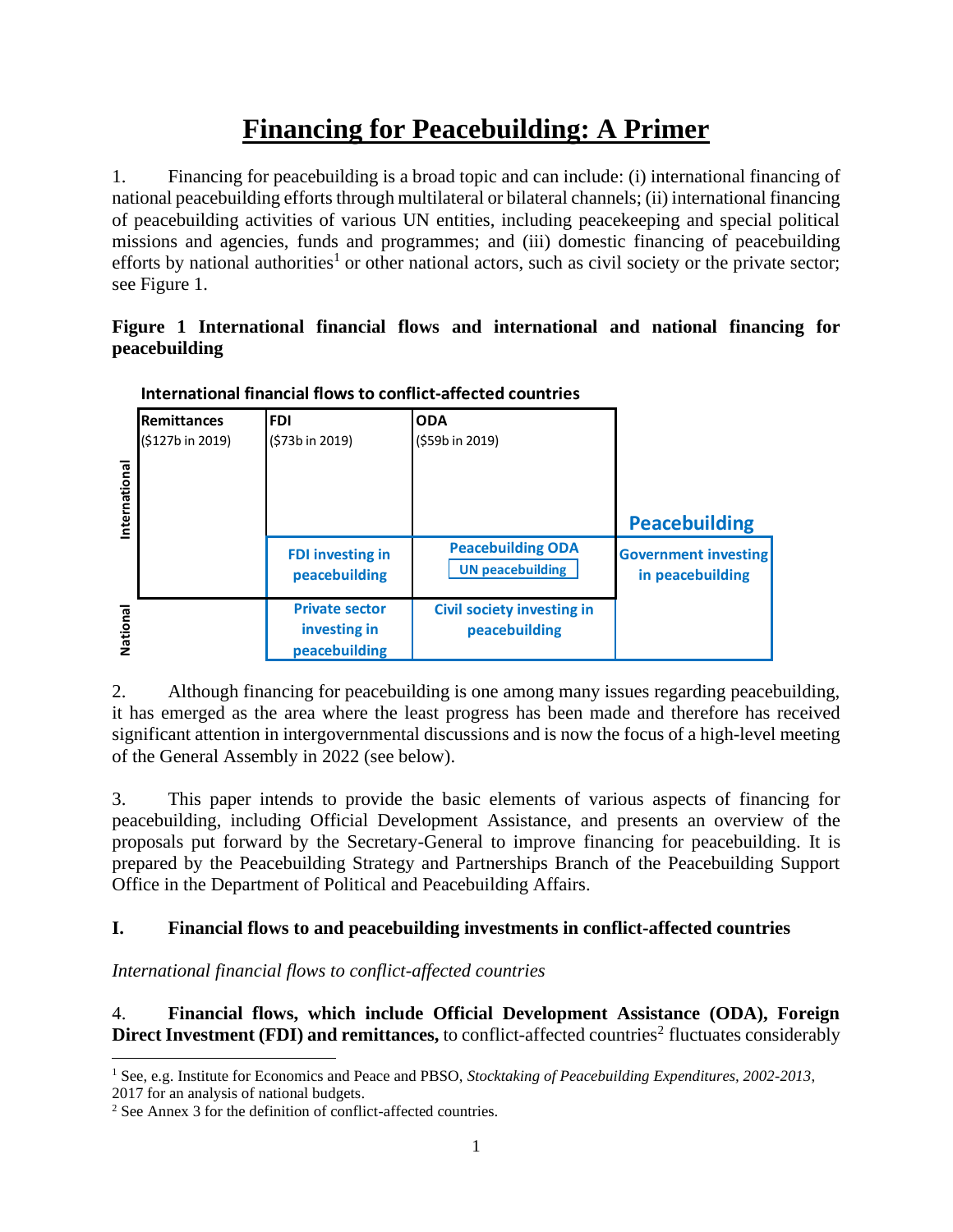from year to year (see Figure 2). **Remittances steadily increased between 2009 and 2020 and have become the largest source of external finance** for conflict-affected countries. **ODA also increased between 2009 and 2019**, but not continuously and not by as much as remittances – by 55 per cent and 87 per cent, respectively. **FDI showed large fluctuations and an especially steep decline between 2012 and 2018 by 53 per cent**. While there was a substantive increase in FDI in 2019, according to the latest data from UNCTAD, **FDI in conflict-affected countries sharply decreased by 63 per cent in 2020**, as a result of the COVID-19 pandemic. In short, total financial flows to conflict-affected settings increased considerably between 2009 and 2020, especially because of an increase in remittances, but total flows showed notable variations because of FDI.

#### **Figure 2: Financial flows to 52 conflict-affected settings, 2009-20 (billions of current US\$) 3**



Remittances form an increasing share of financial flows to 52 conflict-affected settings

5. These **trends** are in line with findings of the joint UN-World Bank publication *Pathways for Peace*, <sup>4</sup> which states that aid to conflict-affected and fragile countries has been unevenly distributed and volatile – diverting from development and institutional support to humanitarian relief and back again – and has been infrequently directed to peacebuilding and state-building.

<sup>3</sup> ODA is net ODA received. Data source for Figures 2 and 3: World Development Indicators, accessed 07/22/2021: <https://data.worldbank.org/indicator/DT.ODA.ODAT.CD> (ODA data);

<https://data.worldbank.org/indicator/BX.TRF.PWKR.CD.DT> (remittances data);

<https://data.worldbank.org/indicator/BX.KLT.DINV.CD.WD> (FDI data from 2009 to 2019);

<https://unctad.org/webflyer/world-investment-report-2021> (FDI data for 2020). For the definition of conflict-affected settings are defined as: (1) Agenda items of which the Security Council is currently seized and which have been considered by the Council at a formal meeting during the period from 1 January 2020 to 31 December 2020; (2) Countries with a field-based or country-specific peacekeeping or special political mission in 2020 comprising 10 or more staff members; or (3) Countries that received programmatic funds from the Peacebuilding Fund in 2020.

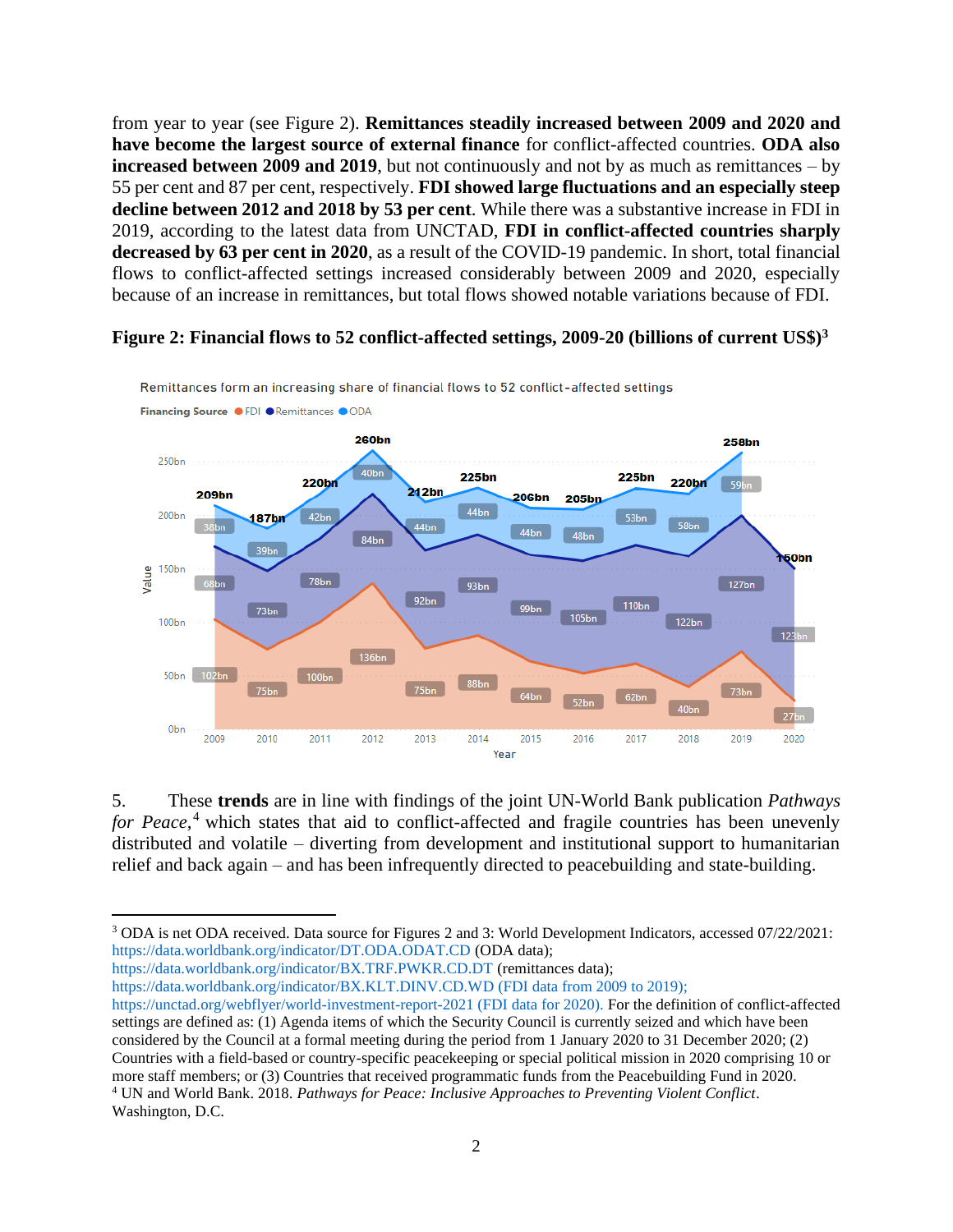6. Overall financial flows are very unequally distributed among countries. From 2015 to 2019, overall **ODA steadily increased, but only for a small subset of conflict-affected settings**. The top six aid recipients (Syria, Yemen, Afghanistan, Democratic Republic of Congo and Iraq) comprised 52 per cent of the total ODA received for conflict-affected settings in 2019, with Syria being the largest recipient (increasing from US\$4.9 billion in 2015 to US\$10.2 billion in 2019). For several of the 52 conflict-affected settings, ODA declined, with Dominican Republic, Liberia, Colombia and Haiti seeing the sharpest decreases between 2015 and 2019.

7. For **low-income countries, ODA remains the main source of inflows, while lower middle and upper middle-income countries rely more on remittances**. Furthermore, FDI in low-income conflict-affected countries is typically concentrated in the extractive industries, which is capital intensive and provides generally only limited job opportunities.

8. Comparing conflict with non-conflict-affected settings, remittances as a share of Gross National Income (GNI) in conflict settings is larger than its share in non-conflict settings in all income groups. For FDI, the pattern is reversed: In all income groups, FDI as a share of GNI in conflict settings is smaller than its share in non-conflict settings. In middle-income countries, **the shares of FDI and remittances are more equally distributed and FDI plays a greater role**, due to the lower perceived risk in investing in emerging markets vs. in "high risk" conflict settings.

9. **FDI inflows can be supported by ODA if it is used to improve the business infrastructure, strengthen the rule of law or de-risking investments in conflict-affected settings by offering currency and investment guarantees.** The private sector often overestimates the risks of investing in conflict-affected countries because of the lack of information and complex diligence processes, but also due to lower structural ability to adapt to local context and identify investment opportunities without in-country presence. Closer collaboration between the private sector, development partners and the International Financial Institutions (IFIs) can provide more transparency about conflict dynamics and peacebuilding investments, which could reduce perceived risks and address misalignment in incentives. However, linking ODA to private sector development can result in overemphasis on countries with more effective governments and functioning markets – where private sector investments are more likely to yield returns – while overlooking countries most in need of support. Certain key peacebuilding priorities, such as strengthening democratic processes, human rights and inclusion do not directly translate into business opportunities in the short term.

# *Official Development Assistance focused on peacebuilding in conflict-affected countries*

10. Peacebuilding includes a wide set of activities, which are arranged in 6 broad categories: Annex 2 for the categories included in peacebuilding, which cover (1) Political processes; (2) Safety and security; (3) Rule of law and human rights; (4) Core government functions; (5) Basic services, such as education and health care; and (6) Economic revitalization, which includes jobs and livelihoods (see Annex 2). Only the first 4 categories are assumed to be designed to yield peacebuilding outcomes and therefore are always included in total peacebuilding investments. The last two categories (5) and (6) *can* contribute to peacebuilding outcomes, but only if designed with that purpose in mind. (Peacebuilding ODA in Figures 3 and 4 is, hence, only including the first four categories.)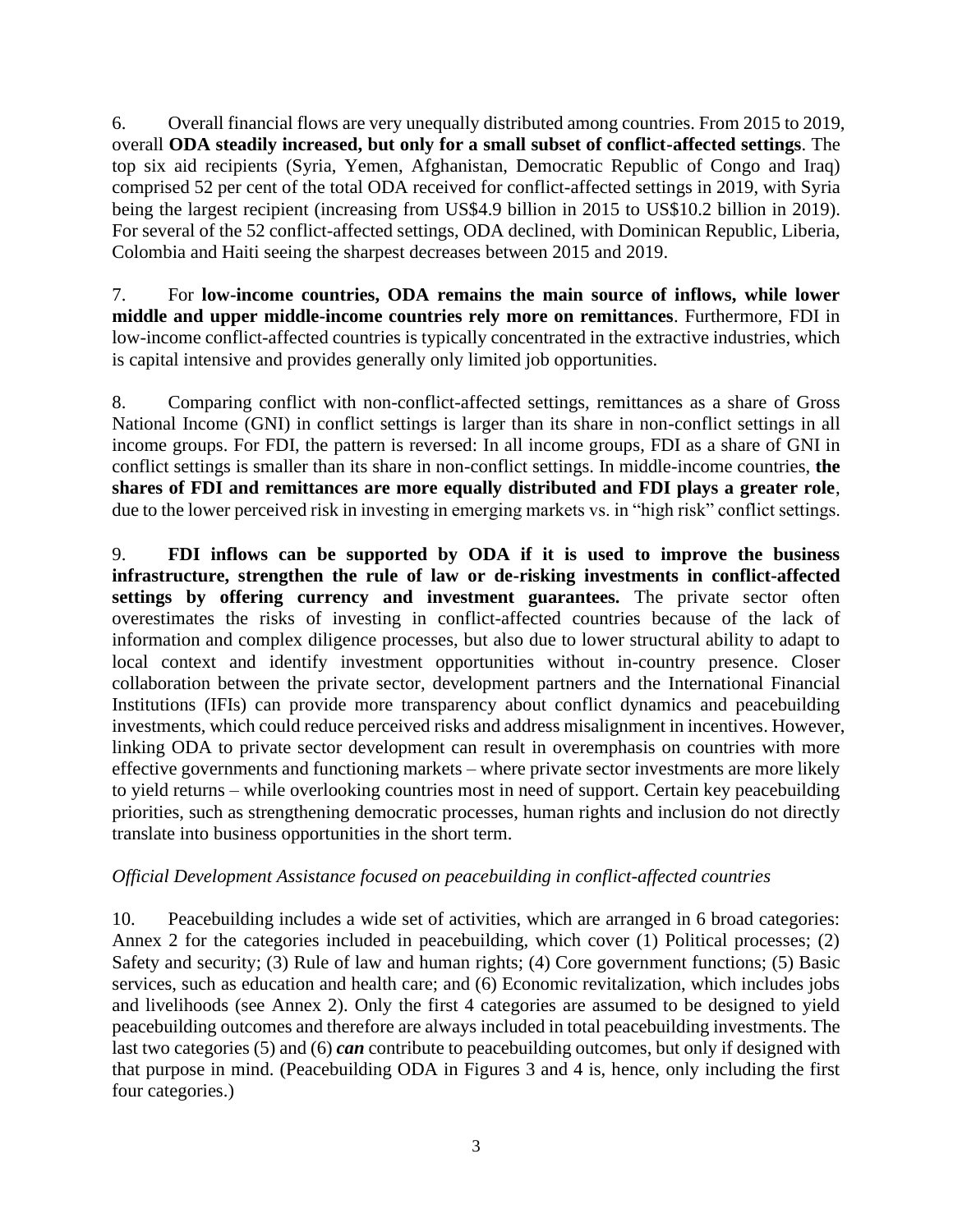



11. Although prevention works, saves lives and resources and is a cost-effective way to secure development gains, adequate, predictable and sustained financing remains a critical challenge. As Figure 2 already showed, total ODA to conflict-affected settings has increased in recent years.<sup>6</sup> **However, of all ODA to conflict-affected countries between 2010 and 2019, only 15.3 per cent was directed towards peacebuilding<sup>7</sup>** (see Figure 3). But the share is declining. While **ODA to conflict-affected countries has increased**, reaching more than 31 per cent in 2018 and 2019, the **share within that ODA to conflict affected countries that focuses on peacebuilding has declined**, from 19.9 per cent in 2012 to 13.5 per cent in 2019 (see Figure 4). The proportion of aid going to gender equality programmes is similarly stagnating under five per cent. Peacebuilding expenditures vary significantly on a year-to-year basis and are highly unevenly distributed among countries, with Afghanistan, Colombia and Iraq receiving the bulk of the ODA-funded peacebuilding expenditures.

12. As the Secretary-General states in his 2020 report on peacebuilding and sustaining peace, "ensuring adequate, predictable and sustained resources for peacebuilding remains our greatest challenge, perhaps now more than ever in the context of a global economic downturn. … I fear that growing demands to address the pandemic could weaken our ability to build and sustain peace and put at risk gains. Local peacebuilders have similar fears."<sup>8</sup>

 $5$  The data represents gross disbursements of ODA – and reflects actual spending rather than commitments to spend money; while excluding debt repayments. Source: [DPPA-DPO ODA Dashboard,](https://app.powerbi.com/view?r=eyJrIjoiNmE3Mzc4NTQtYzE3ZS00YjIyLWI0YjQtZTM5ODc5ZWIwY2NiIiwidCI6IjBmOWUzNWRiLTU0NGYtNGY2MC1iZGNjLTVlYTQxNmU2ZGM3MCIsImMiOjh9&pageName=ReportSection00b1b8b63af2e7d2ebfc) itself based on the [OECD Stat](https://stats.oecd.org/)  [Credit Reporting System Database](https://stats.oecd.org/) No data available on ODA Dashboard for Cyprus and Western Sahara.

<sup>6</sup> ODA and percentages in Figures 1 and 4 are slightly different because Figure is data in current US\$ and Figure 4 in constant US\$.

<sup>7</sup> See Annex 2 for the categories included in peacebuilding, which cover 1. Political processes; 2. Safety and security; 3. Rule of law and human rights; and 4. Core government functions.

<sup>&</sup>lt;sup>8</sup> Report of the Secretary-General on peacebuilding and sustaining peace (A/74/976-S/2020/773).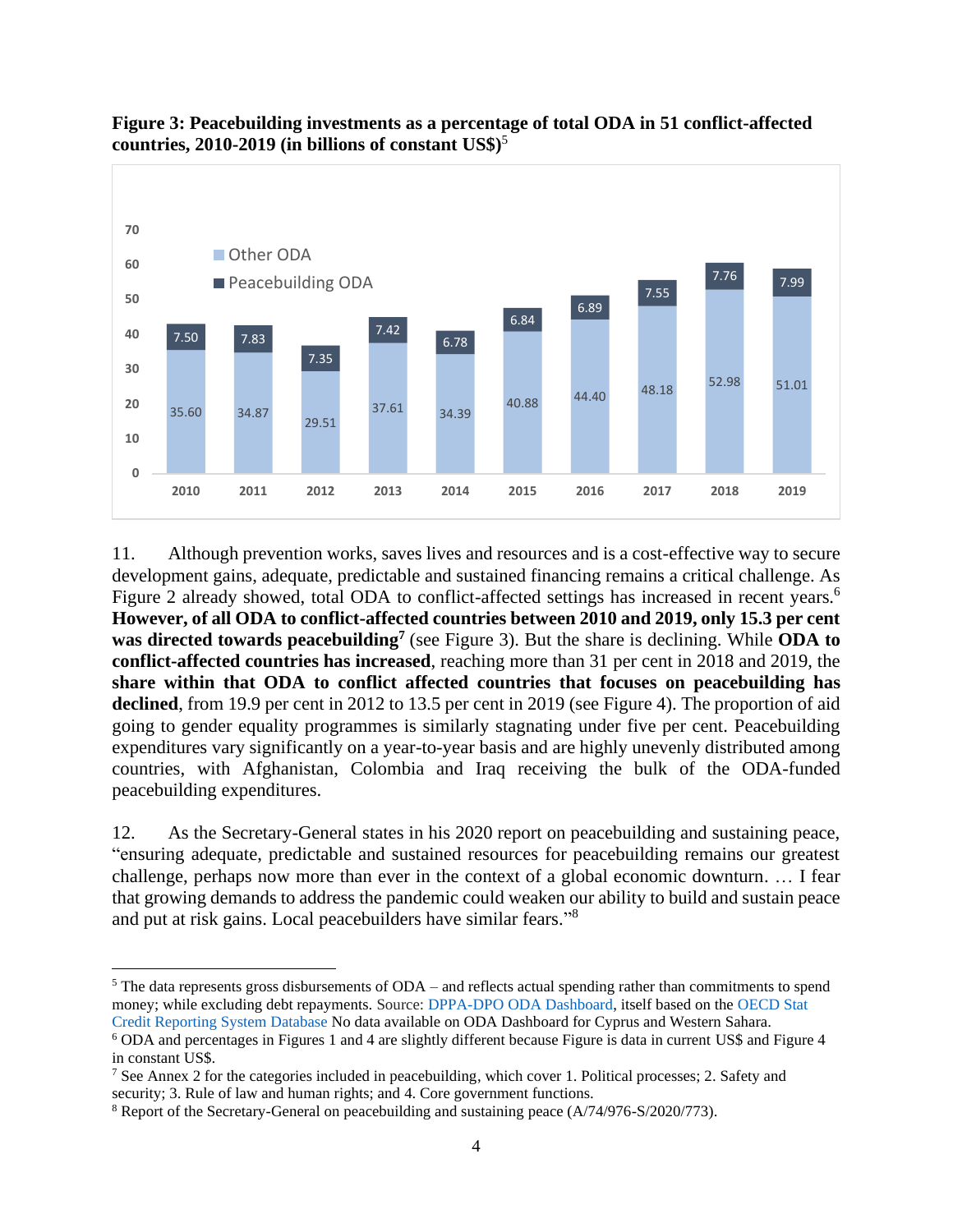

**Figure 4: ODA for conflict-affected countries, 2010-2019**

*Source: DPPA/PBSO based on OECD data*

#### *Different funding modalities of UN system*

13. Total revenues of the entire UN system (excluding the IMF and World Bank) were **US\$ 56.9 billion in 2019**. Entities of the UN system use different funding modalities. The most common are:  $9$  (a) assessed contributions; (b) negotiated pledges and replenishments; (c) voluntary core contributions; (d) earmarked voluntary contributions; and (e) fees.

14. **Assessed contributions** are pre-determined cost-sharing formula for each country, which are legally enforceable membership dues. They accounted for 24 per cent of all revenues for the entire UN system in 2019 (see Figure 5). They are, however, the main source of funding for the **UN Secretariat and UN peacekeeping operations, using different assessment scales**. Assessed contributions are also an important source of resources for core budgets of agencies, funds and programmes of the UN Development System (UNDS).

15. **Negotiated pledges and replenishments** are mutual commitments, with varying degrees of legal enforceability. The negotiations typically take place on the basis of a strategic plan and results framework with a total budget envelope, looking forward typically for 3 years, and an assessment of performance and results achieved over a similar period looking backward. Such processes are used by IFAD, WHO and the International Development Association (IDA) of the World Bank. In some cases, assessment scales are used. For example, UNEP uses UN regular budget assessment scales.

<sup>9</sup> See, e.g. Romesh Muttukumaru, "The Funding and related practices of the UN Development system," May 2015; and Dag Hammarskjöld Foundation-UN Multi-Partner Trust Fund Office, *Financing the UN Development System: Time to Meet the Moment*, September 2021.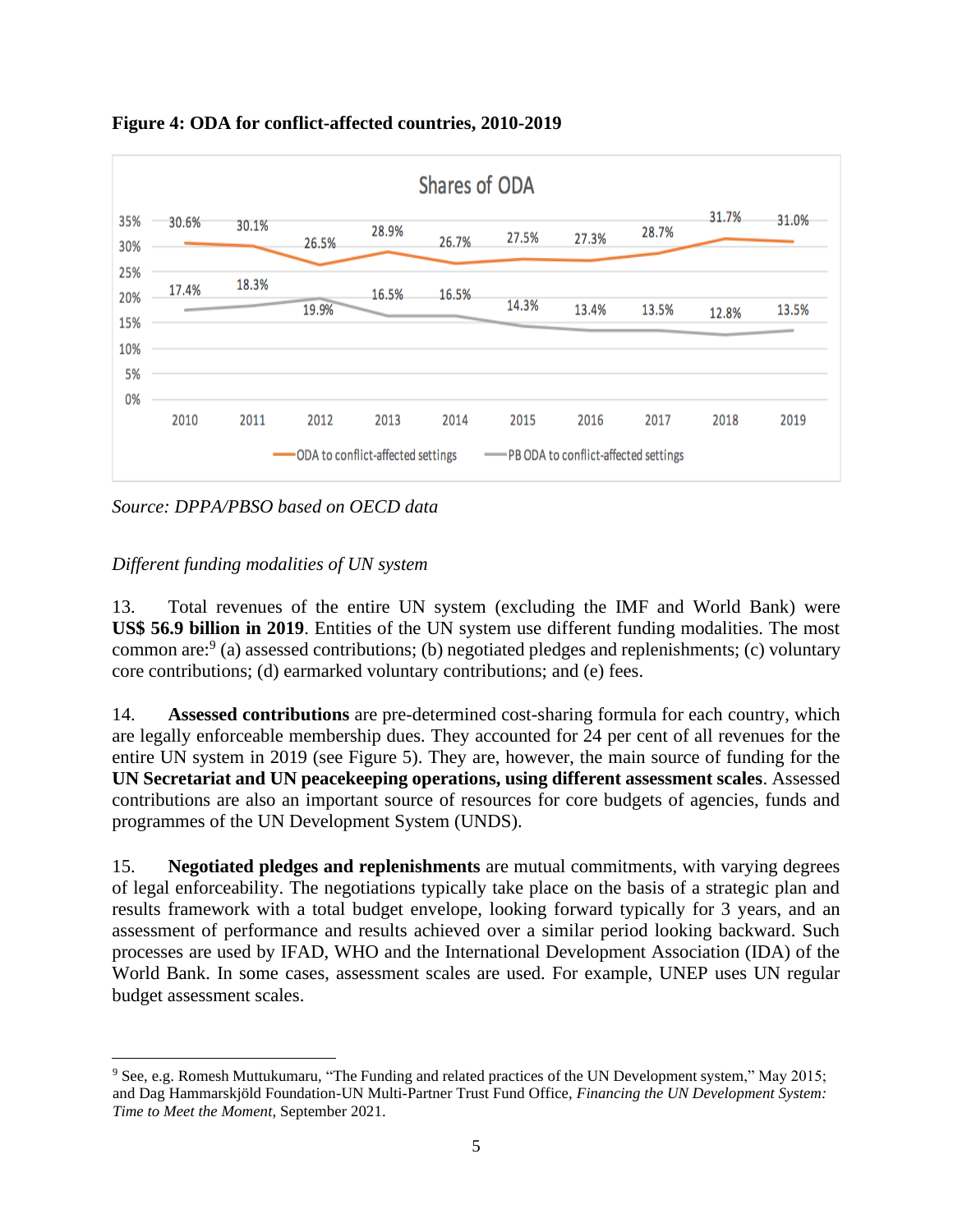

**Figure 5: UN system total revenues by financing instrument in 2019 (US\$56.9 billion)**

*Source:* Dag Hammarskjöld Foundation-UN Multi-Partner Trust Fund Office, *Financing the UN Development System: Time to Meet the Moment*, September 2021.

16. **The most common funding modalities for the UN system are voluntary contributions, especially for the development pillar, accounting for about two thirds of all revenues** (see Figure 5).<sup>10</sup> Generally, most agencies, funds and programmes of the UN system receive a small amount of voluntary core contributions, through annual or multi-year pledges, that are not earmarked and not tied to specific projects, programmes, themes or geographical locations. They only account for 9.4 per cent of the total for the UN system (see Figure 5), but cover a significant share of total operations for such UN entities as IFAD, UNAIDS and UNRWA. These contributions are a mix of annual and multi-year pledges. **Earmarked voluntary contributions**, or non-core, are donations tied in some way to specific projects, programmes, themes or geographical locations, funding the bulk of activities of UN entities, such as IOM, UNHCR, UNDP, UNICEF, WFP and WHO, including humanitarian assistance. **Fees** account for the smallest share of income for most UN entities (8.8 per cent; see Figure 5) – the exceptions are PAHO, UNOPS and particularly WIPO, which covers almost its entire budget with income from fees.

17. The total revenues of the UN system (US\$56.9 billion) can be disaggregated by broad sectors: development, humanitarian assistance, peace operations and global agenda (norms, standards, policies and advocacy). The category peace operations, including special political missions, cannot be disaggregated into peacebuilding expenditures. Figure 6 shows that the **share of the peace pillar has declined since 2016**, as has the global agenda. Humanitarian assistance is the only area where the share has increased during the period 2016-2019.

18. Peacebuilding is a responsibility of the entire UN system, according to the resolutions on the 2015 and 2020 peacebuilding architecture review (see also Annex 2). Financing of UN peacebuilding activities takes place through various channels, including trust funds, budgets of peacekeeping and special political missions and core budgets of Agencies, Funds and Programmes.

<sup>&</sup>lt;sup>10</sup> Voluntary earmarked contributions amount to US\$23.9 billion (57.8%) and voluntary core to US\$5.3 billion (9.4%). Together they account for 67.1 per cent.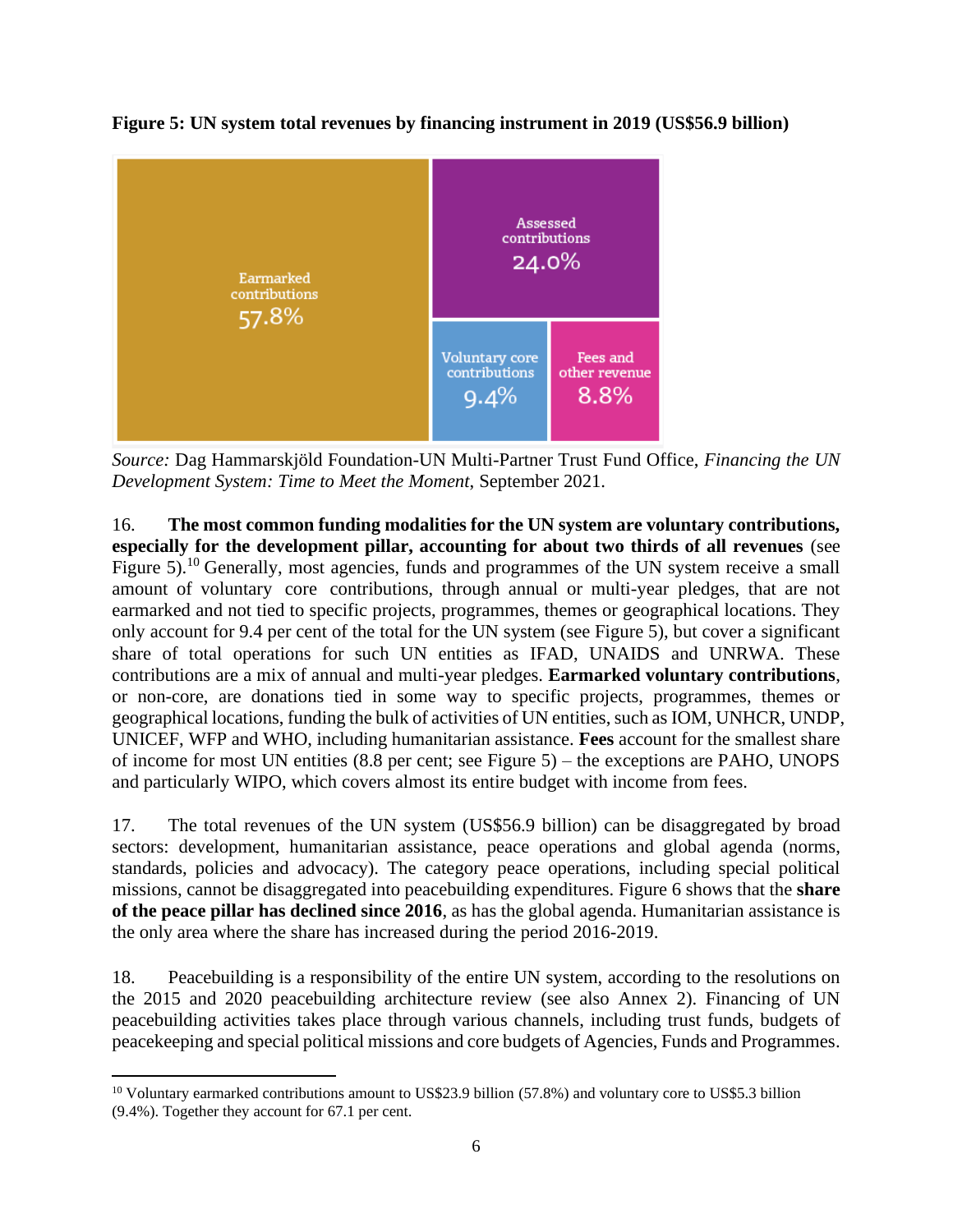At the global level, trust funds include the Human Security Trust Fund, the Peacebuilding Fund, the UNDP Global Programme on strengthening Rule of Law and the Women's Peace and Humanitarian Fund (UN Women). At the national level, there are several country-specific trust funds that finance peacebuilding activities. There are cases where the UN system implements programmes financed by the World Bank, which has been the case in Yemen.



#### **Figure 6: UN system expenditures across sectors, 2016-2019**

*Source:* Dag Hammarskjöld Foundation-UN Multi-Partner Trust Fund Office, *Financing the UN Development System: Time to Meet the Moment*, September 2021.

19. Traditionally, peacekeeping missions have primarily relied on mission staff and assets to implement civilian programmes in support of political and peacebuilding mandates. Missions have had for many years a modest budget for Quick Impact Projects (QIPs) to establish and build confidence in a mission, its mandate, and the peace process. For the fiscal year 2021/22, US\$13 million was allocated to QIPs across 8 missions. The need to strengthen mandate delivery in some thematic areas has resulted in the increased use of **assessed budgets for programmatic activities**. In recent years, peacekeeping budgets have included a more substantial amount of programmatic funding for activities implemented by the peacekeeping mission itself or by the UN Country Team (UNCT). These funds can facilitate whole-of-system approaches to implementation of Security Council mandates through close coordination and collaboration and have proven particularly valuable during recent peacekeeping transition processes in Côte d'Ivoire, Haiti, Liberia and Sudan. Mine action takes the biggest chunk (89 per cent in 2021/22), but still leaving about US\$50 to US\$70 million per budget year globally for mandated activities in support of peacebuilding objectives, including security sector reform, strengthening of judicial institutions, Demobilization,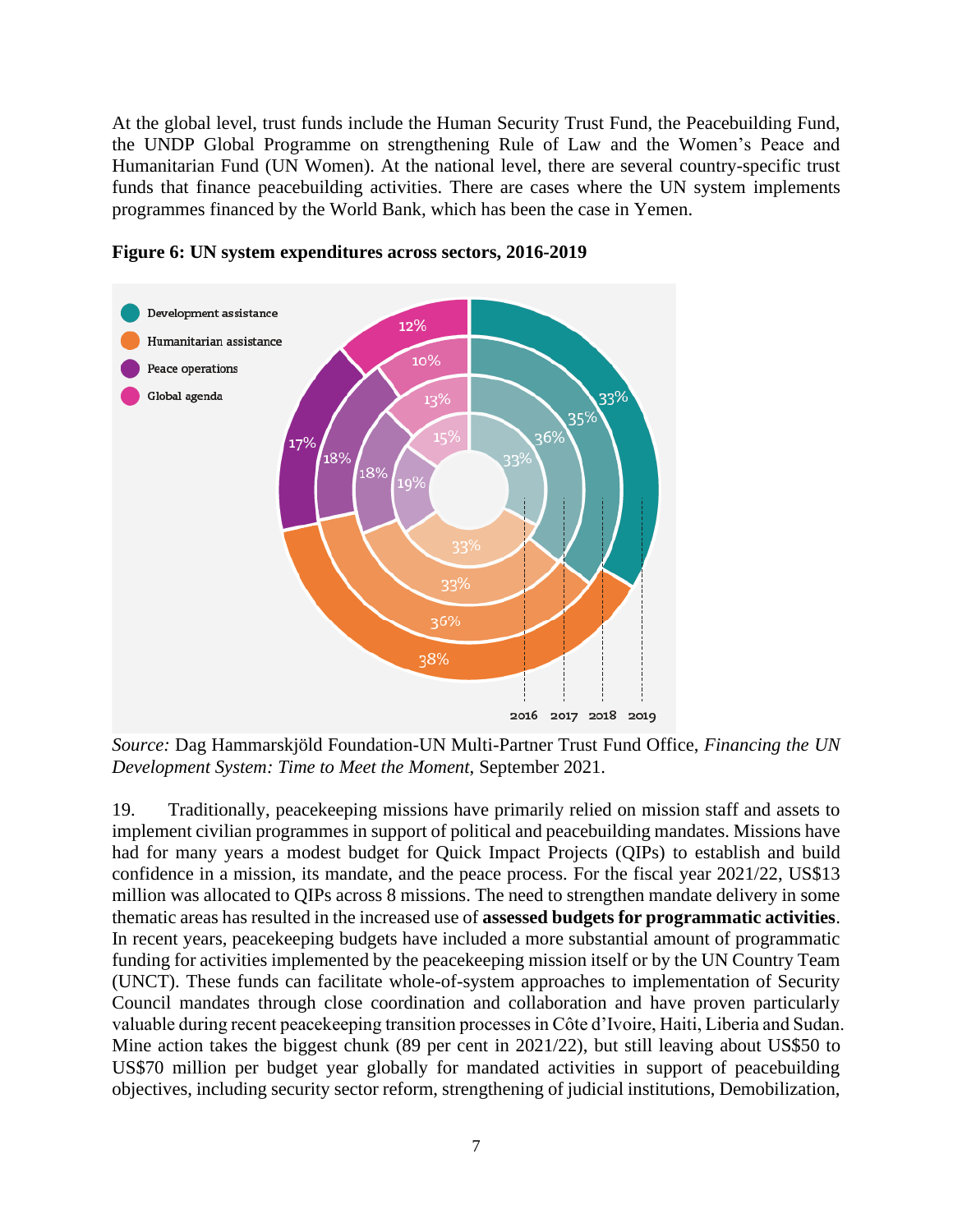Disarmament and Reintegration (DDR), community violence reduction, and inclusive dialogues at the national or local level.

20. In Darfur (Sudan), for example, assessed programmatic funding in the UNAMID budget expanded the geographical reach and presence of the UNCT through State Liaison Functions in areas from which UNAMID withdrew. In 2019, US\$32 million in UNAMID's assessed budget for programmatic work, accompanied by US\$20 million for UNCT partners from the PBF, laid the foundations for sustaining peace beyond the lifetime of the peacekeeping mission. The PBF will continue its work in support of the new United Nations Integrated Transition Assistance Mission in Sudan (UNITAMS).

### **II. Proposals in Financing for Peacebuilding**

21. The 2016 twin resolutions on the 2015 review of the peacebuilding architecture adopted by the General Assembly and Security Council (A/RES[/70/262](https://undocs.org/A/RES/70/262) and S/RES[/2282 \(2016\),](https://undocs.org/S/RES/2282(2016)) respectively), covered a wide set of peacebuilding issues. Importantly, they requested the Secretary-General to provide options on increasing, restructuring and better prioritizing funding dedicated to **UN peacebuilding activities of peacekeeping operations (PKOs) and special political missions (SPMs) and UN Country Teams (UNCTs), including through assessed and voluntary contributions**, for the consideration of Member States.

22. In response, the Secretary-General presented a number of options in his 2018 report on peacebuilding and sustaining peace (A/72/707-S/2018/43, paras. 39-52). Additional proposals were included in his 2019 report (A/73/890-S/2019/448, para. 30) and 2020 report (A/74/976- S/2020/773, paras. 45-47).

23. All proposed options are listed in the Annex 1 with an assessment of the progress made in the implementation. They are categorized under three headings: (1) voluntary contributions; (2) assessed funding; and (3) other recommendations, including innovative financing. Many of the proposals can be implemented by individual Member States because they pertain to voluntary contributions or to unspent peacekeeping budgets of closed operations, which are to be returned to Member States and individual Member States can decide to reallocate these unencumbered amounts.

24. Much of the focus has been on a proposal to use assessed funding for the Peacebuilding Fund (PBF). The original proposal came from the report of the Advisory Group of Experts (AGE), prepared for the 2015 Review of the United Nations Peacebuilding Architecture. It recommended that the General Assembly consider steps to ensure that core funding representing US\$100 million or an approximate and symbolic 1 per cent of the value (whichever is higher; at the time, 1% amounted to about US\$91 million) of the total United Nations budgets for peace operations (peacekeeping and special political missions together) be provided to the Fund annually from assessed contributions.

25. The Secretary-General adopted this proposal in his 2018 report on peacebuilding and sustaining peace (A/72/707–S/2018/43, para. 49) and repeated it in his 2019 report (A/73/890- S/2019/448, para. 46). He asked for the allocation of US\$100 million or a symbolic 1 per cent of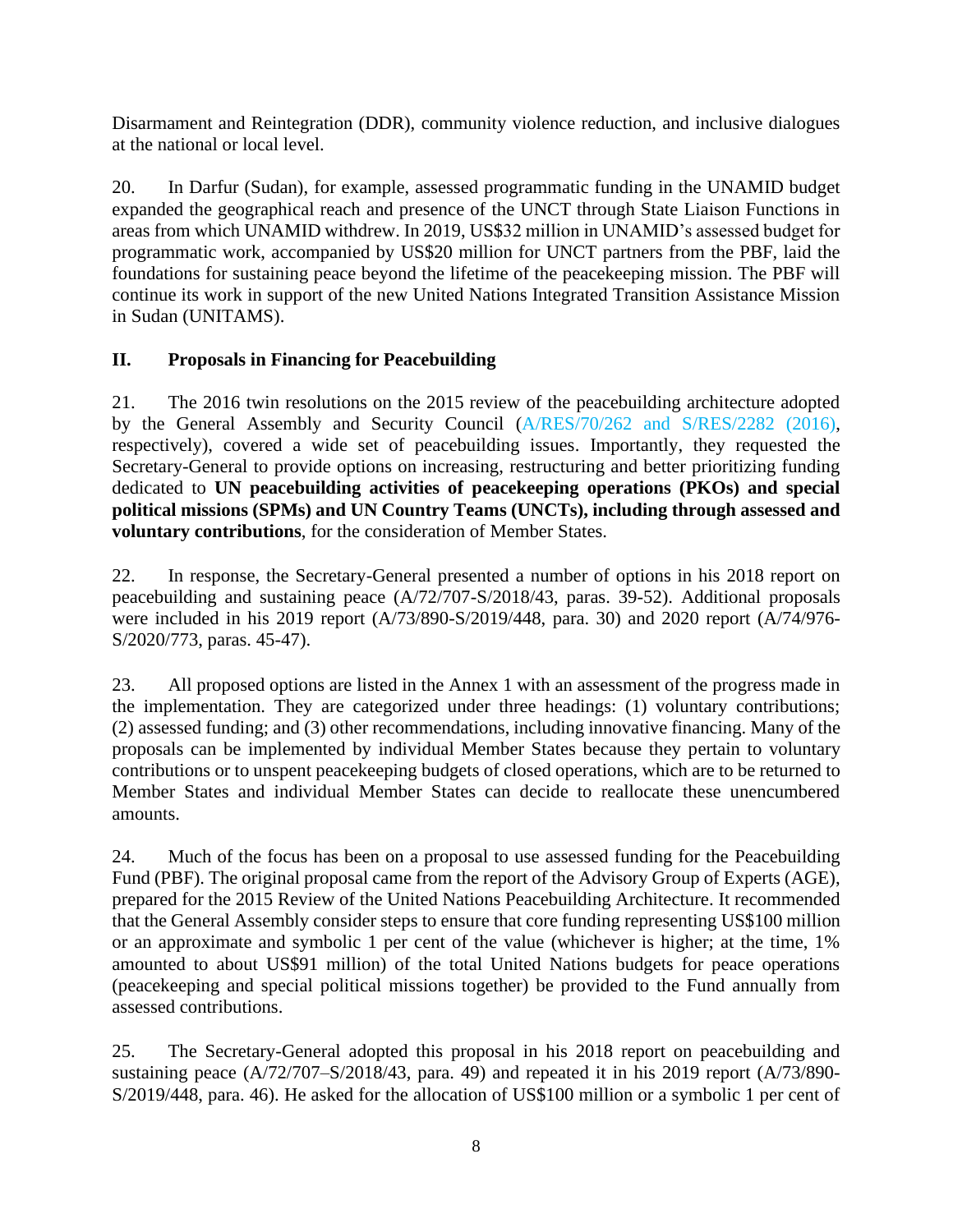the total annual cost of peace operations to the PBF, to be funded through assessed contributions. He stated:

"In its report, the Advisory Group of Experts on the Review of the United Nations Peacebuilding Architecture recommended that the General Assembly consider steps to ensure that core funding representing US\$100 million or an approximate and symbolic 1 per cent of the value (whichever is higher) of the total United Nations budgets for peace operations (peacekeeping and special political missions together) be provided to the Fund annually from assessed contributions under the United Nations budget. The assessed contributions should be provided in a way that ensures necessary oversight without undermining the Fund's comparative advantage as a fast, unearmarked, flexible and prepositioned pooled fund working under terms of reference approved by the General Assembly. I call upon Member States to consider the allocation of assessed contributions to the value of US\$100 million or a symbolic 1 per cent of the total annual cost of peace operations to the Fund" (A/72/707-S/2018/43, para. 49 (e)).

26. In his 2019 and 2020 Reports, the Secretary-General noted that there has been limited progress in financing for peacebuilding.<sup>11</sup> In the case of the proposal to provide assessed funding for peacebuilding, the recommendations in the 2018 report were not translated into proposals for consideration by the Fifth Committee.

27. In his 2021 report on "Our Common Agenda" the Secretary-General recalled once more that there has been too little progress on adequate, predictable and sustained financing for peacebuilding, while stressing that "demand for support from the Peacebuilding Fund significantly outpacing available resources."

#### *The Peacebuilding Fund*

28. The Secretary-General's Peacebuilding Fund (PBF), established in 2006, is the United Nations' instrument of first resort to respond and prevent violent conflict. It has relied almost entirely on voluntary contributions – and in particular of a small group of large donors. Member States have recognized that there is a "peacebuilding financing gap."<sup>12</sup> The Advisory Group of Experts on the 2015 Review of the Peacebuilding Architecture found that peacebuilding is "critically underrecognized, underprioritized and underresourced globally and within the United Nations system" (A/69/869-S/2015/490, para. 8) and recommended the use of assessed contributions to fill the gap between mandates and programme resources, increase the predictability of funding of the PBF and maximize the PBF's potential (A/69/869-S/2015/490, para. 171).

29. Relying only on voluntary contributions has been insufficient especially since the Secretary-General's call for a "quantum leap" towards US\$500 million annually in contributions to the Fund based on financial forecasting of country-driven needs across several windows, including support for transitions, cross-border initiatives and gender and youth empowerment (A/72/707-S/2018/43, para. 47). See Figure left to see PBF resources in perspective.

<sup>11</sup> A/73/890–S/2019/448, A/74/976–S/2020/773.

**<sup>12</sup>** Addis Ababa Action Agenda of the Third International Conference on Financing for Development, General Assembly resolution 69/313, 27 July 2015, para. 8.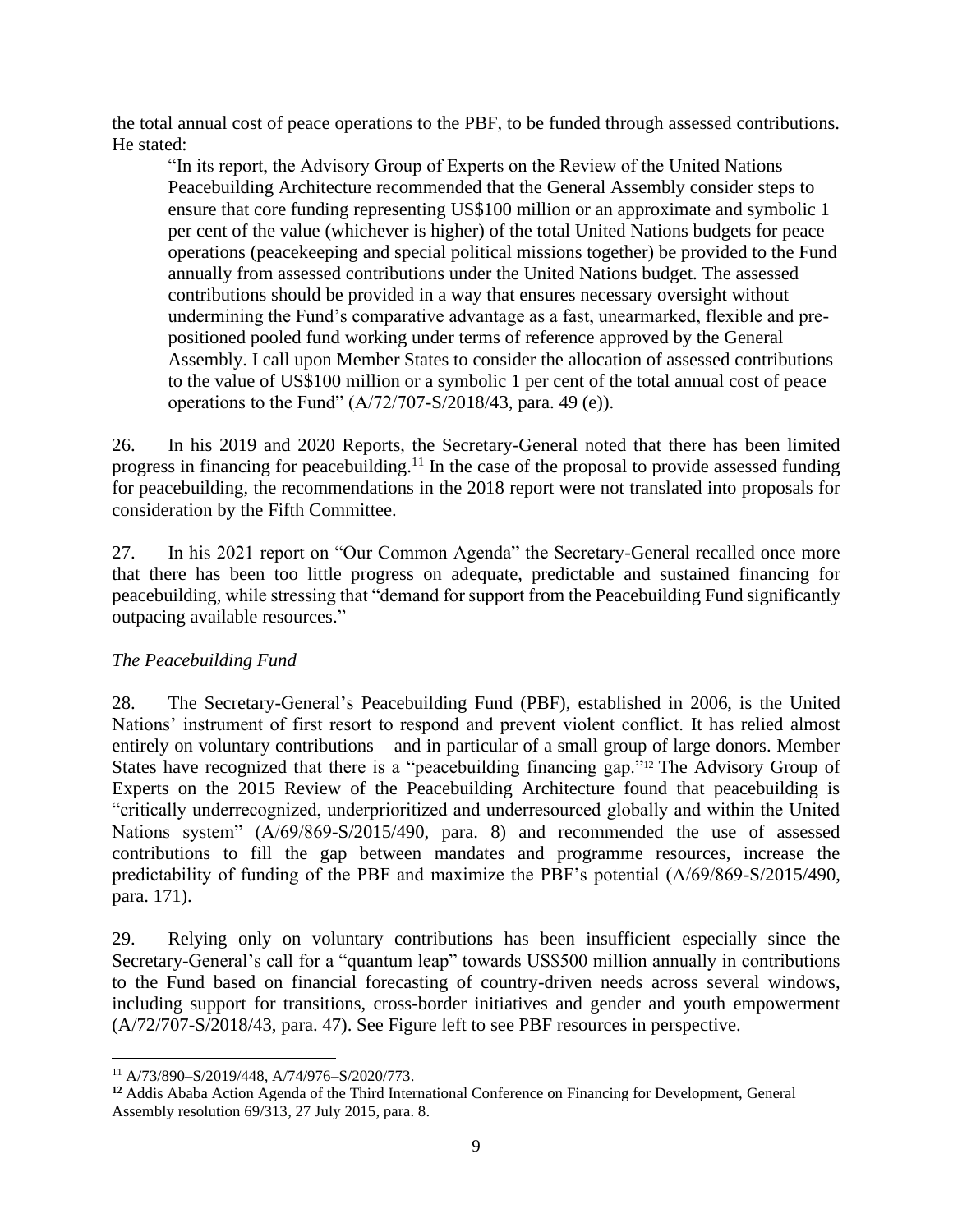# **YEARLY PBF BUDGET IN CONTEXT** IN MILLIONS OF US **GLOBAL MILITARY EXPENDITURES 2020** 1,981,000 **ODA 2020-**171,172 WB IDA 2020-21 42,000 INT. HUMANITARIAN **ASSISTANCE 2020** 18,000 **UN PEACEKEEPING**

**BUDGET 2020** 6,776

**CERF 2020** 624

**PBF 2020 -**174

#### **III. Conclusion**

30. In resolutions A/RES/75/201 and S/RES/2558 (2020), the General Assembly and the Security Council noted, at the conclusion of the 2020 review of the peacebuilding architecture "that peacebuilding financing remains a critical challenge" and decided to "convene a highlevel meeting of the General Assembly at the seventy-sixth session to advance, explore and consider options for ensuring adequate, predictable and sustained financing for peacebuilding," inviting "the relevant United Nations bodies and organs, including the Peacebuilding Commission, in accordance with respective mandates, to present inputs in advance for Member States' consideration and discussion at this meeting, and affirms a commitment to pursuing action-oriented outcomes."

31. The evidence presented in this note demonstrates that only a rather small slice of global security and development resources is invested in peacebuilding. Both Member States and the UN system have registered this gap. Actions are now needed across a range of options to increase the proven, valuable investments in peacebuilding, including through increased voluntary contributions by Member States and through legislated use of assessed contributions via the budgets of the UN.

#### [UN/DPPA/PBSO/PSPB, 3 xi 2021] F2020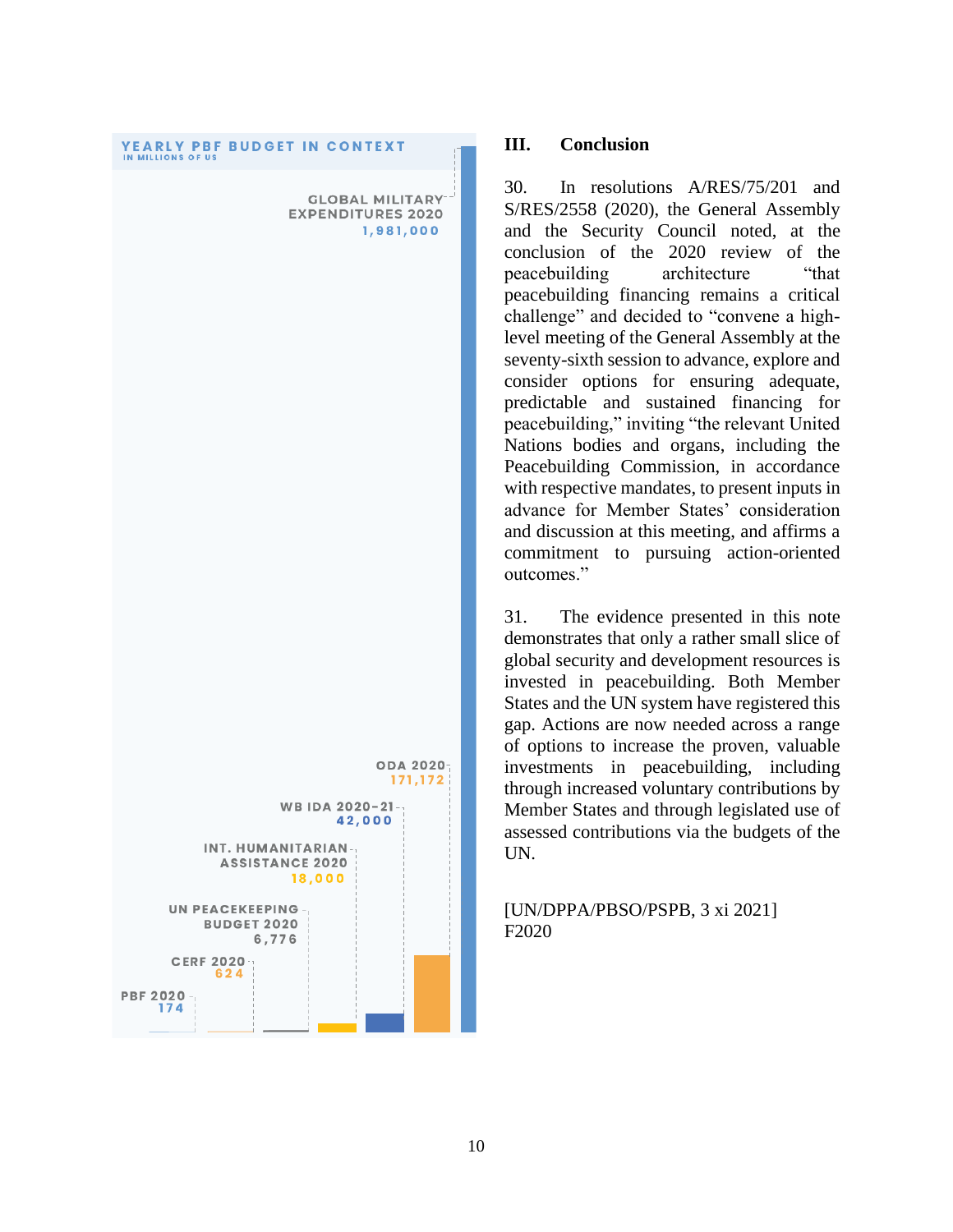# **Annex 1: Options on funding UN peacebuilding activities presented by the Secretary-General in his reports on peacebuilding and sustaining peace**

|     | <b>Financing options</b>                                                                                                                                                                                                                                                                                                                                                                                                                                                                                                                                                                                                                                                                                                                                                                                                                                                                | <b>Status</b>              |
|-----|-----------------------------------------------------------------------------------------------------------------------------------------------------------------------------------------------------------------------------------------------------------------------------------------------------------------------------------------------------------------------------------------------------------------------------------------------------------------------------------------------------------------------------------------------------------------------------------------------------------------------------------------------------------------------------------------------------------------------------------------------------------------------------------------------------------------------------------------------------------------------------------------|----------------------------|
| I.  | <b>Voluntary contributions</b>                                                                                                                                                                                                                                                                                                                                                                                                                                                                                                                                                                                                                                                                                                                                                                                                                                                          |                            |
| 1.  | Call for a "quantum leap" in contributions to the [Peacebuilding] Fund,<br>which should be unearmarked and provided for a longer term to ensure that<br>support is both responsive and predictable. [US\$500 million annually].<br>(A/72/707-S/2018/43, paragraph 47)                                                                                                                                                                                                                                                                                                                                                                                                                                                                                                                                                                                                                   | Limited<br>progress        |
|     | I call again for a <i>quantum leap in support for the</i> [Peacebuilding] <i>Fund and</i><br>request that every Member State make a voluntary contribution to the Fund,<br>which would reflect <i>universal recognition</i> of the importance of support for<br>building and sustaining peace as a core mandate of the Organization.<br>(A/74/976-S/2020/773, paragraph 46)                                                                                                                                                                                                                                                                                                                                                                                                                                                                                                             |                            |
| 2.  | I call upon donors to agree to allocate the remaining balance of any<br>Headquarters-level trust fund inactive for two years or more to the<br>[Peacebuilding] Fund.<br>$(A/72/707-S/2018/43,$ paragraph 49)                                                                                                                                                                                                                                                                                                                                                                                                                                                                                                                                                                                                                                                                            | <b>No</b><br>progress      |
| 3.  | I call upon the principal contributors to peacekeeping budgets to voluntarily<br>commit the equivalent of 15 per cent of the final full-year budget of a closing<br>peacekeeping mission, to be contributed to peacebuilding activities through<br>existing projects or the country-level pooled fund managed by the resident<br>coordinator office, each year for a period of two years following the end of<br>the mission's mandate.<br>(A/72/707-S/2018/43, paragraph 49)<br>In light of the ongoing UNAMID drawdown, I also wish to recall my<br>previous proposal for Member States to voluntarily commit the equivalent of<br>15 per cent of the final full-year budget of a closing peacekeeping mission to<br>be contributed to peacebuilding activities each year for a period of two years<br>following the end of a mission mandate.<br>(A/74/976-S/2020/773, paragraph 46) | <b>No</b><br>progress      |
| 4.  | I call upon Member States to voluntarily commit unspent peacekeeping<br><b>budget funds</b> [of closed peacekeeping operations] <sup>13</sup> to the Peacebuilding<br>Fund.<br>(A/72/707-S/2018/43, paragraph 49)                                                                                                                                                                                                                                                                                                                                                                                                                                                                                                                                                                                                                                                                       | Limited<br>progress        |
| II. | <b>Assessed contributions</b>                                                                                                                                                                                                                                                                                                                                                                                                                                                                                                                                                                                                                                                                                                                                                                                                                                                           |                            |
| 5.  | I call upon Member States to consider the allocation of assessed<br>contributions to the value of US\$100 million or a symbolic 1 per cent of the<br>total annual cost of peace operations to the [Peacebuilding] Fund.                                                                                                                                                                                                                                                                                                                                                                                                                                                                                                                                                                                                                                                                 | N <sub>o</sub><br>progress |

 $13$  It has come to our attention that this option is only possible for closed peacekeeping operations as unspent funds of current peacekeeping operations are applied to the following year's budgets. However, still implies savings for Member States, which could be donated to the PBF – involving now a transfer from Member States rather than an internal UN transfer with Member States' permission.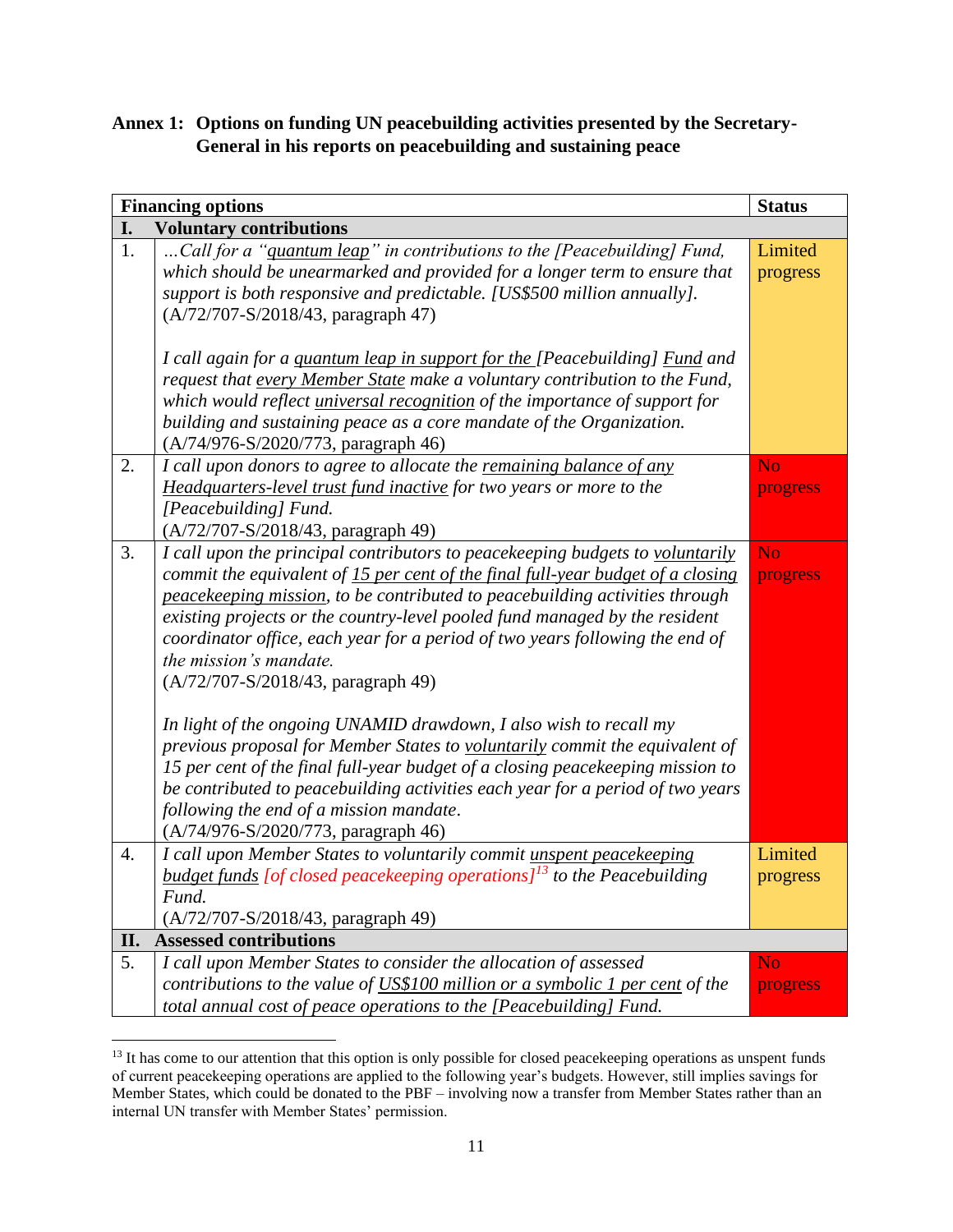|    | (A/72/707-S/2018/43, paragraph 49)                                                                                                                    |            |
|----|-------------------------------------------------------------------------------------------------------------------------------------------------------|------------|
|    | In my 2018 report, as requested by Member States, I provided options on                                                                               |            |
|    | increasing, restructuring and better prioritizing funding dedicated to United                                                                         |            |
|    | Nations peacebuilding activities, including through assessed and voluntary                                                                            |            |
|    | contributions. My options included  the provision of assessed funding                                                                                 |            |
|    | representing US\$100 million or an approximate and symbolic 1 per cent of                                                                             |            |
|    | the value of the total United Nations budgets for peace operations to the                                                                             |            |
|    | Peacebuilding Fund.                                                                                                                                   |            |
|    | (A/73/890-S/2019/448, paragraph 30)                                                                                                                   |            |
| 6. | I call upon Member States to agree to be assessed the equivalent of 15 per                                                                            | <b>No</b>  |
|    | cent of the total variance in the approved [peacekeeping] resources to                                                                                | progress   |
|    | finance the PBF.                                                                                                                                      |            |
|    | (A/72/707-S/2018/43, paragraph 49)                                                                                                                    |            |
| 7. | Ensuring that missions have sufficient programmatic funding to support                                                                                | <b>New</b> |
|    | mandated peacebuilding activities will be a priority in my peacekeeping                                                                               |            |
|    | budget requests for 2021/22 to facilitate a transition towards a greater                                                                              |            |
|    | emphasis on peacebuilding efforts. The PBSO can play a valuable role in                                                                               |            |
|    | supporting missions in operationalizing programmes to advance a goal of<br>transitioning mission responsibilities and modalities towards post-mandate |            |
|    | capacities. The Fund, with its strategic focus on support for transitions,                                                                            |            |
|    | would ensure that these programmes administered on behalf of missions,                                                                                |            |
|    | with assessed contributions, support nationally owned and led initiatives that                                                                        |            |
|    | address root causes and conflict drivers to sustain peace over time. The                                                                              |            |
|    | requirement for programmatic funding increases when a multidimensional                                                                                |            |
|    | peacekeeping mission approaches drawdown, in line with the requirement to                                                                             |            |
|    | support national peacebuilding strategies in an integrated way to promote                                                                             |            |
|    | national ownership and donor coordination in the five years following                                                                                 |            |
|    | closure.                                                                                                                                              |            |
|    | (A/74/976-S/2020/773, paragraph 46)                                                                                                                   |            |
|    |                                                                                                                                                       |            |
|    | I welcome existing budgetary allocation for programmatic activities in                                                                                |            |
|    | peacekeeping budgets as valuable support to peacebuilding.                                                                                            |            |
|    | (A/72/707-S/2018/43, paragraph 41)                                                                                                                    |            |
|    | <b>III.</b> Other recommendations                                                                                                                     |            |
| 8. | I am exploring the possibility of <i>innovative financing</i> solutions for                                                                           | Limited    |
|    | peacebuilding, including contributions by individuals, foundations and faith-                                                                         | progress   |
|    | based organizations, bonds, levy and tax-based revenue generation,                                                                                    |            |
|    | corporate partnership and blended finance. [para. 49]  I also encourage<br>Member States to explore innovative means of financing peacebuilding       |            |
|    | activities, including through the issuance of social impact bonds in                                                                                  |            |
|    | peacebuilding, the voluntary implementation of a tax on the trade in                                                                                  |            |
|    | (specific) arms, or the donation of fines imposed on defence industry                                                                                 |            |
|    | corporations to United Nations peacebuilding activities." [para. 52]                                                                                  |            |
|    | (A/72/707-S/2018/43, paragraph 52)                                                                                                                    |            |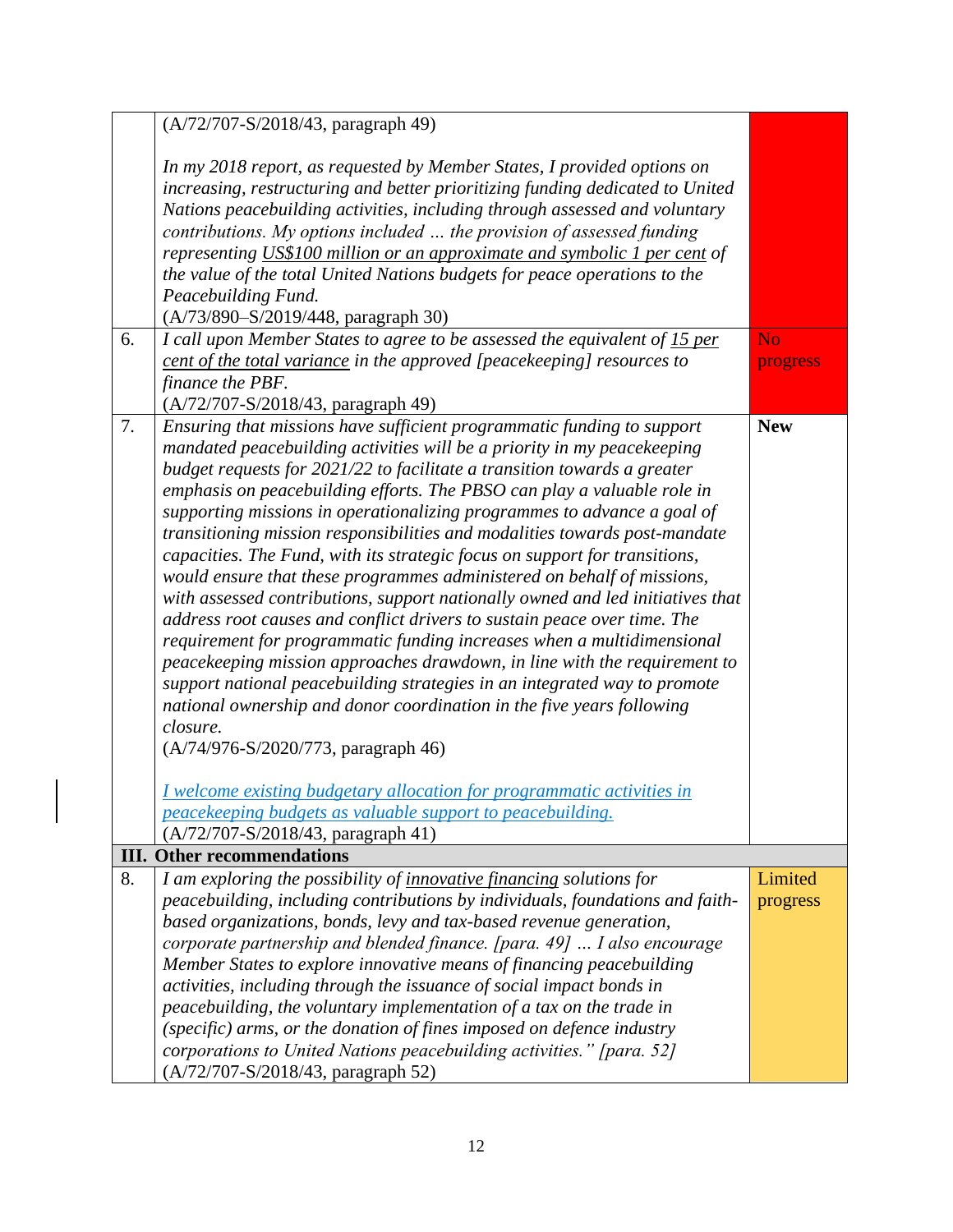| 9.  | I welcome the emphasis of the independent eminent persons on good             | <b>New</b> |
|-----|-------------------------------------------------------------------------------|------------|
|     | peacebuilding donorship. More coherent approaches within donor                |            |
|     | institutions and between donors and IFIs have a vital role in maintaining the |            |
|     | focus on strategic, long-term priorities, especially in times of crisis.      |            |
|     | Contributions to existing pooled funding mechanisms, preferably through       |            |
|     | multi-year and unearmarked funding, will foster greater synergies across      |            |
|     | funding instruments.                                                          |            |
|     | (A/74/976-S/2020/773, paragraph 47)                                           |            |
| 10. | I further urge donors to commit to spending at least 20 per cent of ODA on    | <b>New</b> |
|     | peacebuilding priorities in conflict settings.                                |            |
|     | (A/74/976-S/2020/773, paragraph 47)                                           |            |
| 11. | I request that all United Nations funding mechanisms in support of            | Progress   |
|     | peacebuilding projects meet and exceed this 15 per cent target [Ensuring a    |            |
|     | dedicated minimum of 15 per cent of all United Nations-managed funding in     |            |
|     | support of peacebuilding projects to advance gender equality and women's      |            |
|     | empowerment as a principal objective] and that Member States contribute       |            |
|     | specifically in this area, where resources are scarce but the impact great.   |            |
|     | (A/72/707-S/2018/43, paragraph 48)                                            |            |
| 12. | I therefore encourage Member States to support Governments in planning        | Progress   |
|     | and financing their national implementation plans with regard to the          |            |
|     | Sustainable Development Goals. On the UN side, as I have stressed in my       |            |
|     | report on repositioning the UN development system, the UN will take steps     |            |
|     | to scale up its capacities to support Member States in their efforts in       |            |
|     | financing the Goals.                                                          |            |
|     | (A/72/707-S/2018/43, paragraph 39)                                            |            |
| 13. | I encourage UN senior leadership to map peacebuilding resource needs, on      | Limited    |
|     | the basis of a joined-up risk analysis, and to establish a country-specific   | progress   |
|     | pooled fund in support of the [UN Development Assistance] Framework.          |            |
|     | (A/72/707-S/2018/43, paragraph 43)                                            |            |
| 14. | I encourage UN senior leadership to support South-South and triangular        | Limited    |
|     | cooperation in peacebuilding.                                                 | progress   |
|     | (A/72/707-S/2018/43, paragraph 44)                                            |            |
| 15. | In order to help to address issues of fragmentation and competition among     | Comple-    |
|     | funding instruments and to enhance transparency, accountability and           | ted        |
|     | effectiveness, I will also establish a funding dashboard for peacebuilding.   |            |
|     | $(A/72/707-S/2018/43,$ paragraph 46)                                          |            |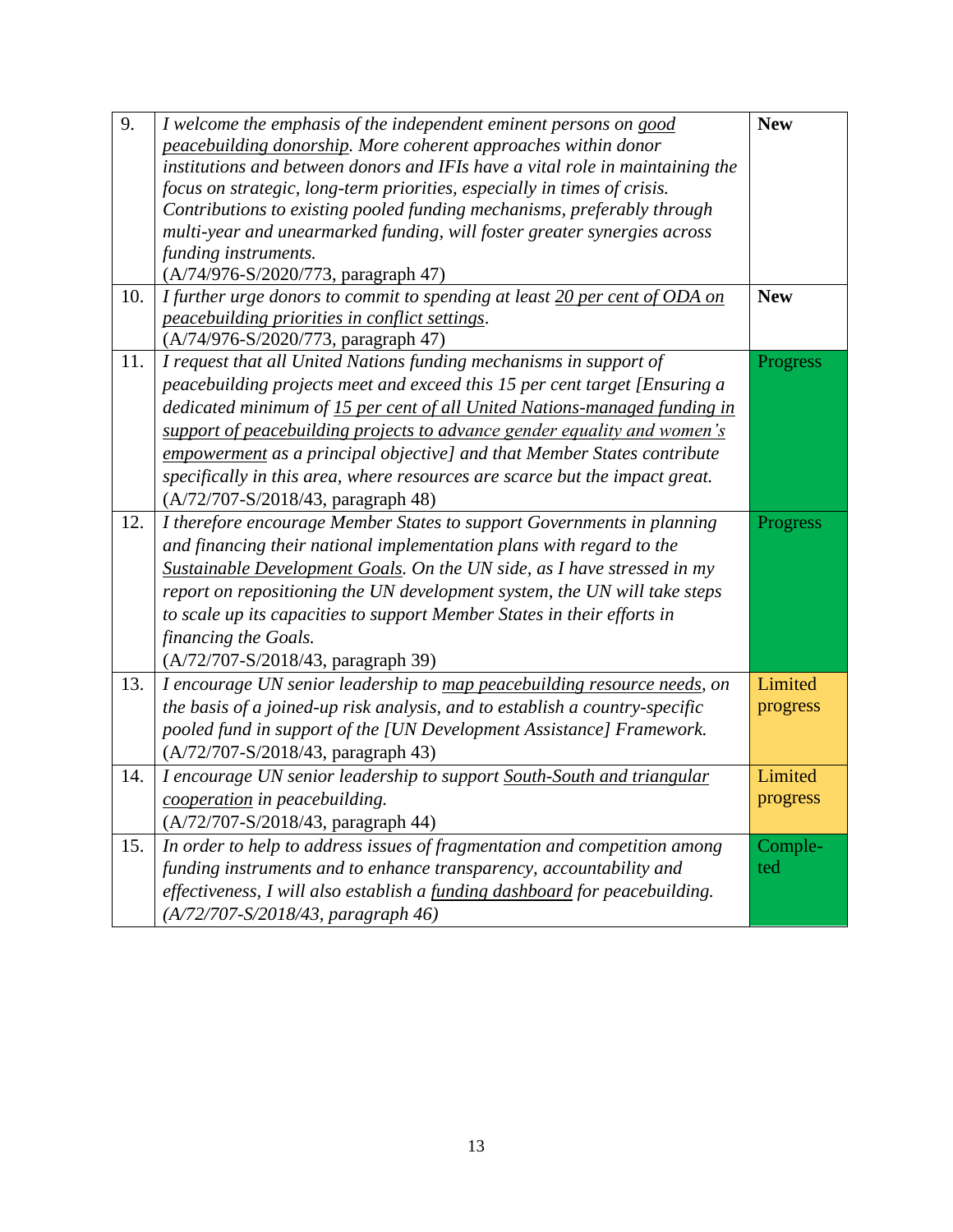### **Annex 2: Peacebuilding categories**

|                              |                                               |                                                                                                               |                                               |                |                                                                                                                                                    |                                    |                          |                                                 |                                         |                                     |                                    |                            |                               |                                  |                |                                                     |        |                            | <b>Sustaining peace</b>                                                               |                                                                    |                                                      |                                                       |                                                                   |                                                                                     |                         |              |                                                 |                                                                    |                                                                                 |                                                                        |                                                     |                                                              |                                             |                      |         |               |                                                                                                     |                                                                                                                                                                                             |                                                                                                                                                                                                                  |                                                                         |                           |                                                                                                                                           |  |
|------------------------------|-----------------------------------------------|---------------------------------------------------------------------------------------------------------------|-----------------------------------------------|----------------|----------------------------------------------------------------------------------------------------------------------------------------------------|------------------------------------|--------------------------|-------------------------------------------------|-----------------------------------------|-------------------------------------|------------------------------------|----------------------------|-------------------------------|----------------------------------|----------------|-----------------------------------------------------|--------|----------------------------|---------------------------------------------------------------------------------------|--------------------------------------------------------------------|------------------------------------------------------|-------------------------------------------------------|-------------------------------------------------------------------|-------------------------------------------------------------------------------------|-------------------------|--------------|-------------------------------------------------|--------------------------------------------------------------------|---------------------------------------------------------------------------------|------------------------------------------------------------------------|-----------------------------------------------------|--------------------------------------------------------------|---------------------------------------------|----------------------|---------|---------------|-----------------------------------------------------------------------------------------------------|---------------------------------------------------------------------------------------------------------------------------------------------------------------------------------------------|------------------------------------------------------------------------------------------------------------------------------------------------------------------------------------------------------------------|-------------------------------------------------------------------------|---------------------------|-------------------------------------------------------------------------------------------------------------------------------------------|--|
|                              |                                               |                                                                                                               |                                               |                |                                                                                                                                                    | 1                                  |                          |                                                 |                                         |                                     |                                    |                            |                               |                                  |                |                                                     |        |                            |                                                                                       |                                                                    |                                                      |                                                       |                                                                   |                                                                                     |                         |              |                                                 |                                                                    |                                                                                 |                                                                        |                                                     |                                                              |                                             |                      |         |               | Recurring peacebuilding priorities* (adapted from SG report on peacebuilding (A/63/881-S/2009/304)) |                                                                                                                                                                                             | 6                                                                                                                                                                                                                |                                                                         |                           |                                                                                                                                           |  |
|                              | <b>Main</b><br>peacebuilding<br>categories    | <b>Political Processes</b><br>2.1 2.2 2.3 2.4 2.5 2.6 2.7<br>$1.1$ 1.2 1.3<br>1.5 1.6 1.7 1.8 1.9 1.10<br>1.4 |                                               |                |                                                                                                                                                    |                                    |                          |                                                 |                                         |                                     |                                    | <b>Safety and Security</b> |                               |                                  |                |                                                     |        |                            |                                                                                       | <b>Rule of Law and Human</b><br><b>Rights</b>                      |                                                      |                                                       |                                                                   |                                                                                     |                         |              |                                                 |                                                                    |                                                                                 | <b>Functions</b>                                                       |                                                     | <b>Core Government</b>                                       |                                             |                      |         |               | <b>Basic Services</b>                                                                               |                                                                                                                                                                                             | Economic<br><b>Revitalization</b>                                                                                                                                                                                |                                                                         |                           |                                                                                                                                           |  |
|                              |                                               |                                                                                                               |                                               |                |                                                                                                                                                    |                                    |                          |                                                 |                                         |                                     |                                    |                            |                               |                                  |                |                                                     |        |                            |                                                                                       |                                                                    | 3.1 3.2 3.3 3.4                                      |                                                       | 3.5                                                               |                                                                                     | $3.6$ 3.7               |              | 4.1 4.2 4.3 4.4 4.5 4.6 4.7                     |                                                                    |                                                                                 |                                                                        |                                                     |                                                              |                                             |                      |         | $5.1$ 5.2 5.3 | 5.4                                                                                                 | 5.5                                                                                                                                                                                         | 6.1                                                                                                                                                                                                              | 6.2                                                                     | 6.3                       | 6,4                                                                                                                                       |  |
|                              | Peacebuilding sub-<br>categories              | Electoral processes                                                                                           | Facilitating and promoting inclusive dialogue | Reconciliation | infrastructures for peace<br>Conflict management capacities<br>at national and subnational levels<br>à<br>diation and<br>dialogue<br>capaciti<br>œ | Legislatures and political parties | Democratic participation | Civil society, communities and civic engagement | Women's empowerment and gender equality | Youth empowerment and participation | Media and free flow of information | Mine action                | Small arms and light weap ons | Sexual and gender-based violence | Child soldiers | Disarmament, demobilization and reintegration (DDR) | Police | Security sector governance | Rule of law                                                                           | Access to justice (in cluding in formal or traditional mechanisms) | Performance and independence of justice institutions | Cap acity of justice institutions, in cluding prisons | reparation and<br><b>Ring</b><br>, including<br>rantees of i<br>콩 | Transitional justice,<br>mechanisms for truth-seeking,<br>account<br><b>Aurrent</b> | Protection of civilians | Human rights | Centre of government and executive coordination | Basic public administration at the national and subnational levels | Multi-dimensional risk managament (violence, disaters, climate change,<br>etc.) | Anti-corruption organizations, institutions, measures and transparency | Public sector policy and administrative man agement | Public finance management at national and subnational levels | Decentralization and subnational governance | Water and sanitation | Health  | Education     | Food security                                                                                       | Safe and sustainabler<br>refugees and migrants<br>ā<br>ăna<br>(re-)inte<br><b>Bration</b><br>$\overline{a}$<br>nally displaced                                                              | Employment generation<br>particularly for women, /<br>wouth<br>å<br><b>Ilvelit</b><br>å<br>dem<br>pods (e.g.<br>ã<br>$\overline{\mathbf{5}}$<br>agriculture<br>I former com<br>combat ant s<br>and public works) | Economic recovery through<br>enterprise recovery, including value chair | change                    | Management of natural resources (including land<br>Basic infrastructure rehabilitation<br>and development<br>and extractives) and climate |  |
|                              | <b>OECD DAC CRS codes</b>                     | 15151                                                                                                         | 15220                                         | 15220          | 15220                                                                                                                                              | 15152                              | 15150                    | 15150                                           | 15170                                   |                                     | 15153                              | 15250                      | 15240                         | 15180                            | 15261          | 15240                                               | 15132  | 15210                      | 15130                                                                                 | 15130                                                              | 15130                                                | 15137                                                 | 15130/15220                                                       |                                                                                     | 15160                   |              | 15154                                           | 15110                                                              | 74020                                                                           | 15113                                                                  | 15110                                               | IEIST                                                        | 15112                                       | J40                  | 120/130 | 110           | 72010/2040<br>72010/2040                                                                            | 15190                                                                                                                                                                                       | 16020                                                                                                                                                                                                            | 250/320                                                                 | $\frac{310}{22210/32220}$ | 73010                                                                                                                                     |  |
|                              |                                               |                                                                                                               |                                               |                |                                                                                                                                                    |                                    |                          |                                                 |                                         |                                     |                                    |                            |                               |                                  |                |                                                     |        |                            | Activities in these areas usually are fully focused on and aimed at sustaining peace. |                                                                    |                                                      |                                                       |                                                                   |                                                                                     |                         |              |                                                 |                                                                    |                                                                                 |                                                                        |                                                     |                                                              |                                             |                      |         |               |                                                                                                     | Not all activities in these areas are fully, only and<br>always focused on and aimed at sustaining peace, but<br>could contribute to sustaining peace depending on the<br>theory of change. |                                                                                                                                                                                                                  |                                                                         |                           |                                                                                                                                           |  |
| 1<br>$\overline{2}$          | Political (e.g. mediators)***<br>Peacekeeping |                                                                                                               |                                               |                |                                                                                                                                                    |                                    |                          |                                                 |                                         |                                     |                                    |                            |                               |                                  |                |                                                     |        |                            |                                                                                       |                                                                    |                                                      |                                                       |                                                                   |                                                                                     |                         |              |                                                 |                                                                    |                                                                                 |                                                                        |                                                     |                                                              |                                             |                      |         |               |                                                                                                     |                                                                                                                                                                                             |                                                                                                                                                                                                                  |                                                                         |                           |                                                                                                                                           |  |
| actors*<br>3                 | <b>Humanitarian</b><br>Peacebuilding          |                                                                                                               |                                               |                |                                                                                                                                                    |                                    |                          |                                                 |                                         |                                     |                                    |                            |                               |                                  |                |                                                     |        |                            |                                                                                       |                                                                    |                                                      |                                                       |                                                                   |                                                                                     |                         |              |                                                 |                                                                    |                                                                                 |                                                                        |                                                     |                                                              |                                             |                      |         |               |                                                                                                     |                                                                                                                                                                                             |                                                                                                                                                                                                                  |                                                                         |                           |                                                                                                                                           |  |
| $\overline{\mathbf{5}}$<br>5 | Development                                   |                                                                                                               |                                               |                |                                                                                                                                                    |                                    |                          |                                                 |                                         |                                     |                                    |                            |                               |                                  |                |                                                     |        |                            |                                                                                       |                                                                    |                                                      |                                                       |                                                                   |                                                                                     |                         |              |                                                 |                                                                    |                                                                                 |                                                                        |                                                     |                                                              |                                             |                      |         |               |                                                                                                     |                                                                                                                                                                                             |                                                                                                                                                                                                                  |                                                                         |                           |                                                                                                                                           |  |
| 6                            | Human rights****                              |                                                                                                               |                                               |                |                                                                                                                                                    |                                    |                          |                                                 |                                         |                                     |                                    |                            |                               |                                  |                |                                                     |        |                            |                                                                                       |                                                                    |                                                      |                                                       |                                                                   |                                                                                     |                         |              |                                                 |                                                                    |                                                                                 |                                                                        |                                                     |                                                              |                                             |                      |         |               |                                                                                                     |                                                                                                                                                                                             |                                                                                                                                                                                                                  |                                                                         |                           |                                                                                                                                           |  |

Notes: \* Human rights is cross cutting and is relavant for all categories

The green/red designation is not a leader it of an categories<br>\*\* The green/red designation is not absolute and depending on contexts, mandates and capacities, sectoral actors could be involved in the implementation of some

[UN/DPPA/PBSO, 14 i 2021]